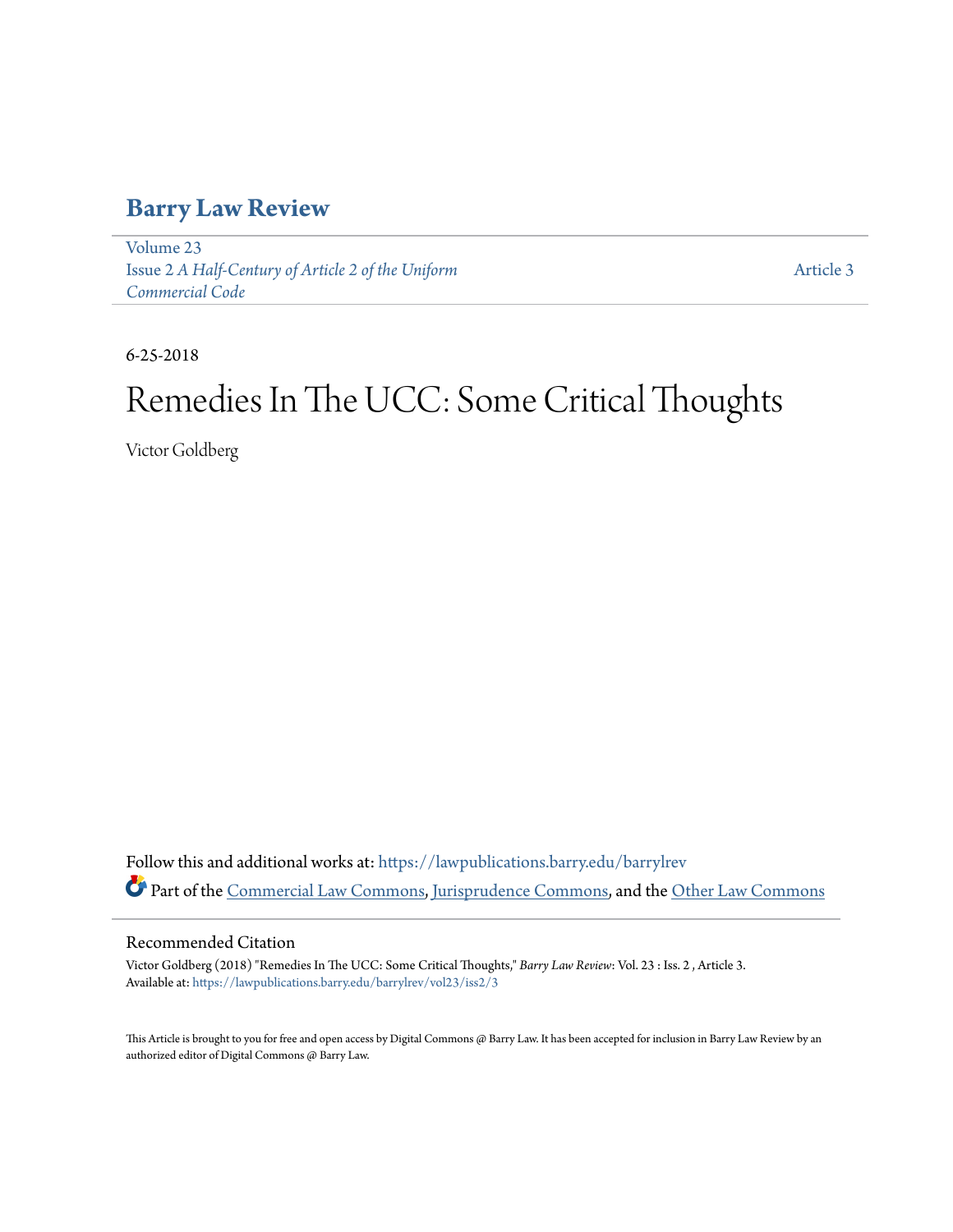#### **REMEDIES IN THE UCC: SOME CRITICAL THOUGHTS**

#### *Victor Goldberg\**

1

I thank the conference organizers and the law review for giving me the opportunity to vent some of my frustrations with the Uniform Commercial Code (UCC). I have expressed my concerns with the Code's overreliance on "custom and usage" elsewhere, and will not pursue that further here.<sup>1</sup> Nor will I bemoan the Code's invocation of good faith to undo the parties' balancing of flexibility and reliance.<sup>2</sup> I will confine my discussion to contract remedies. But I have to begin by noting one section I simply do not understand. Why on earth would the Code drafters in  $\S$  2–718(2)(b) have required restitution of nonrefundable deposits in excess of \$500? A standard that undid "unreasonable" deposits might conceivably make some sense, but a price fixed in 1965 (when the price level has increased more than 500%) is daft.

Let me begin with consequential damages. When I began teaching Contracts in the last century, it struck me as obvious that the right question to ask was with whom the parties would have assigned the responsibility for the damages. Upon reading § 2–715 Comment 2, I learned, much to my surprise, that the "'tacit agreement' test for the recovery of consequential damages is rejected."<sup>3</sup> The commentary regarding the tacit agreement framing, summarized by Larry Garvin, is scathing.<sup>4</sup> Supporters of the Code's formulation ask: would reasonable business people have *contemplated the possibility*? If they somehow conclude that the contemplation threshold has been met, the plaintiff wins. The tacit agreement approach asks even if that threshold had been met, how would those same reasonable business people *allocate the risks*? Thus, both the supporters and critics make a tacit assumption about risk allocation. They just disagree on what that assumption is.

Heretofore, I had not bothered to read the next sentence in Comment 2: "Although the older rule at common law which made the seller liable for all consequential damages of which he had 'reason to know' in advance is followed . . . ." That is a rewriting of history. The 11th edition of Mayne's Treatise on Contract Damages (1946) asked: "Is mere knowledge or communication sufficient to impose

Oberlin College B.A. 1963; Yale University PhD 1970. Jerome L. Greene Professor of Transactional Studies, Columbia University School of Law. I would like to thank participants in the conference for their helpful remarks.

 <sup>1.</sup> *See* VICTOR P. GOLDBERG, FRAMING CONTRACT LAW: AN ECONOMIC PERSPECTIVE 162–88 (2006) (criticizing the decision in Columbia Nitrogen v. Royster, 451 F. 2d 3 (4th Cir. 1971)).

<sup>2</sup>*. See id.* at 101–41.

<sup>3.</sup> U.C.C. § 2–715 cmt. 2 (AM. LAW INST. & UNIF. LAW COMM'N 2017).

<sup>4</sup>*. See* Larry T. Garvin, *Globe Refining Co. v. Landa Cotton Oil Co. and the Dark Side of Reputation*, 12 NEV. L.J. 659 (2012).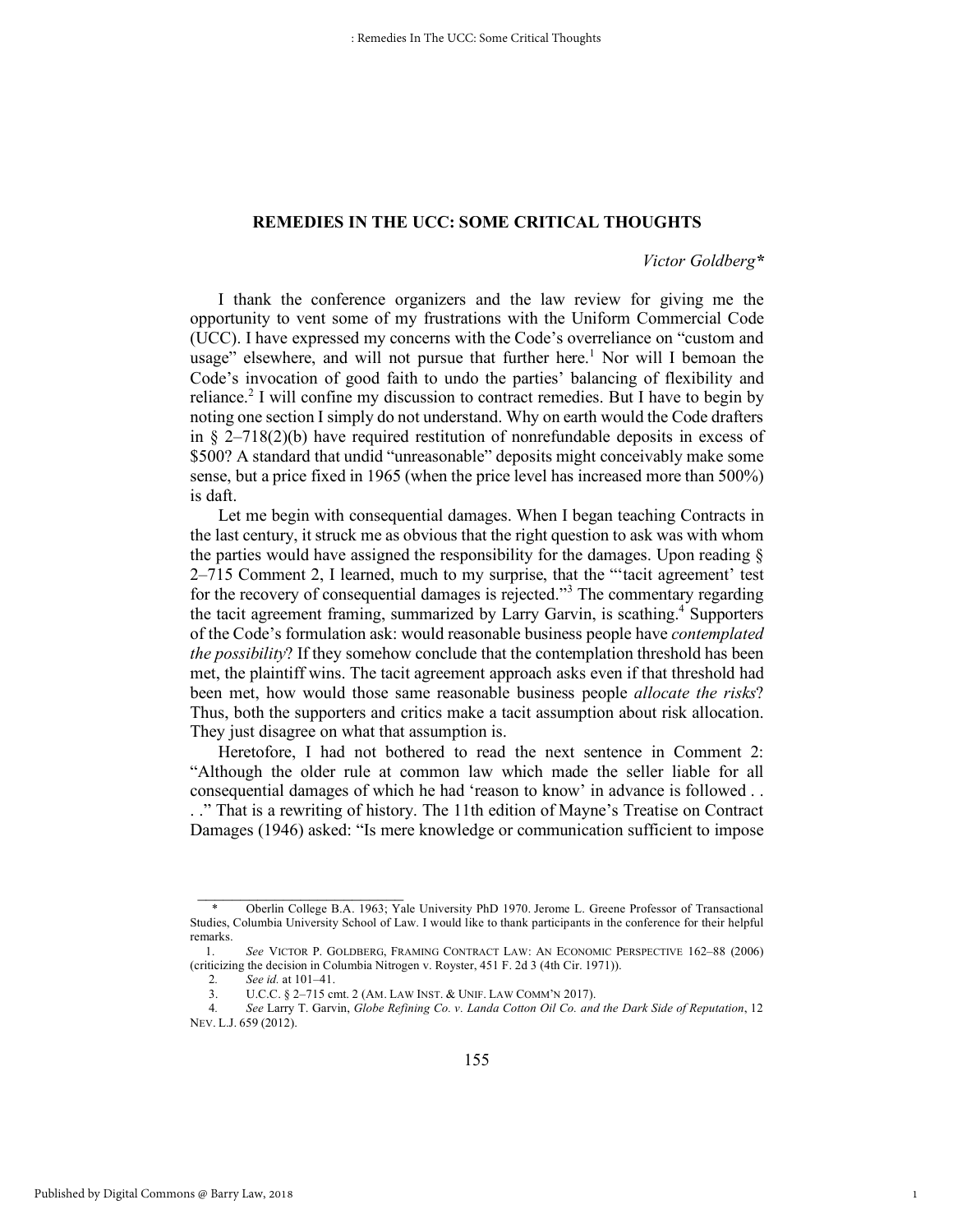liability?"5 The answer was: NO. The rule changed abruptly in 1949 with Asquith, LJ's opinion in *Victoria Laundry v. Newman*. <sup>6</sup> Asquith, like the Code authors, misstated the history, but he went a step further. Given the facts, the plaintiff would have lost; so he misstated the facts.<sup>7</sup>

There is some pretty good evidence that parties would assign the risk of consequential damages to the plaintiff. Disclaimers of consequential damages are routine. If most parties are contracting out of the default rule, then it is probably not a very good rule. The default rule will, however, sometimes come into play, notably when there is a battle of the forms. Why might the parties assign the risk to the plaintiff? As Coase pointed out in another context, both parties contribute to the harm.<sup>8</sup> The defendant controls the risk that something will go wrong, but the plaintiff controls the magnitude of the damages, were the risk to occur, both by post–incident (mitigation) and pre–incident behavior. If defendants are invariably held liable, the plaintiff's incentives to control the costs are weakened. The defendant, in effect, would be providing insurance without some of the tools it might use to ameliorate the moral hazard and adverse selection problems. That insurance would be a cost of doing business, of course, and the defendants would have to cover that cost by charging higher rates to customers.<sup>9</sup>

Turning now to direct damages,  $^{10}$  I will focus on three issues: (a) the relationship between market damages and cover; (b) damages for anticipatory repudiation; and (c) the lost volume seller. Some scholars perceive a conflict between the UCC remedies for a buyer's breach.<sup>11</sup> Section 2–706 allows the seller to resell the goods (to cover) while § 2–708(1) gives the contract–market differential. The argument is that these might differ if, for example, the seller delays in reselling and the price has risen in the interim. The resale, it is argued, is the cover transaction and the seller would, in effect, have its cake and eat it too. White and Summers take this position: "We conclude that a seller should not be permitted to recover more under 2–708(1) than under  $2-706$ ...."<sup>12</sup>

Rather than viewing cover as a separate remedy, I suggest it should instead be viewed as *evidence* of the contract–market differential. The persuasiveness of the evidence from a subsequent resale would depend on the temporal proximity; if the

 $\frac{1}{2}$  ,  $\frac{1}{2}$  ,  $\frac{1}{2}$  ,  $\frac{1}{2}$  ,  $\frac{1}{2}$  ,  $\frac{1}{2}$  ,  $\frac{1}{2}$  ,  $\frac{1}{2}$  ,  $\frac{1}{2}$  ,  $\frac{1}{2}$  ,  $\frac{1}{2}$  ,  $\frac{1}{2}$  ,  $\frac{1}{2}$  ,  $\frac{1}{2}$  ,  $\frac{1}{2}$  ,  $\frac{1}{2}$  ,  $\frac{1}{2}$  ,  $\frac{1}{2}$  ,  $\frac{1$ 

<sup>5.</sup> JOHN D. MAYNE, MAYNE'S TREATISE ON DAMAGES 28 (W. G. Earengy ed., Sweet & Maxwell 11th ed., 1946).

<sup>6.</sup> Victoria Laundry, Ltd. v. Newman Industries Ltd. [1949] 2 KB 528 (Eng.).

<sup>7</sup>*. See* Victor P. Goldberg, *Victoria Laundry's, Dirty Linen,* 2 CRITERION J. ON INNOVATION 523, 526 (2017).

<sup>8.</sup> R.H. Coase, *The Problem of Social Cost,* 3 J.L. & ECON. 1, 2 (1960).

<sup>9</sup>*. See generally,* VICTOR P. GOLDBERG, RETHINKING CONTRACT LAW AND CONTRACT DESIGN 87–115 (2015), for a more detailed version of my argument.

<sup>10.</sup> The line between direct and consequential damages is not as bright as one might hope; *compare*  Goldberg, RETHINKING CONTRACT LAW, PART I (Direct Damages) *with* RETHINKING CONTRACT LAW, PART II (Consequential Damages).

<sup>11.</sup> S*ee* JAMES J. WHITE & ROBERT S. SUMMERS UNIFORM COMMERCIAL CODE § 8–7, at 362 (6th ed. 2010); *See also* Melvin A. Eisenberg, *Conflicting Formulas for Measuring Expectation Damages*, 45 ARIZ. ST. L.J. 369, 399–400. For examples of judicial treatment, *see* Coast Trading Co. v. Cudahy Co., 592 F.2d 1074, 1083 (9th Cir. 1979), Tesoro Petroleum Corp. v. Holborn Oil Co., 547 N.Y.S.2d 1012, 1016–17 (N.Y. Sup. Ct. 1989), *and* Eades Commodities, Co. v. Hoeper, 825 S.W.2d 34, 38 (Mo. App. Ct. 1992).

<sup>12.</sup> WHITE & SUMMERS, *supra* note 11, at 362.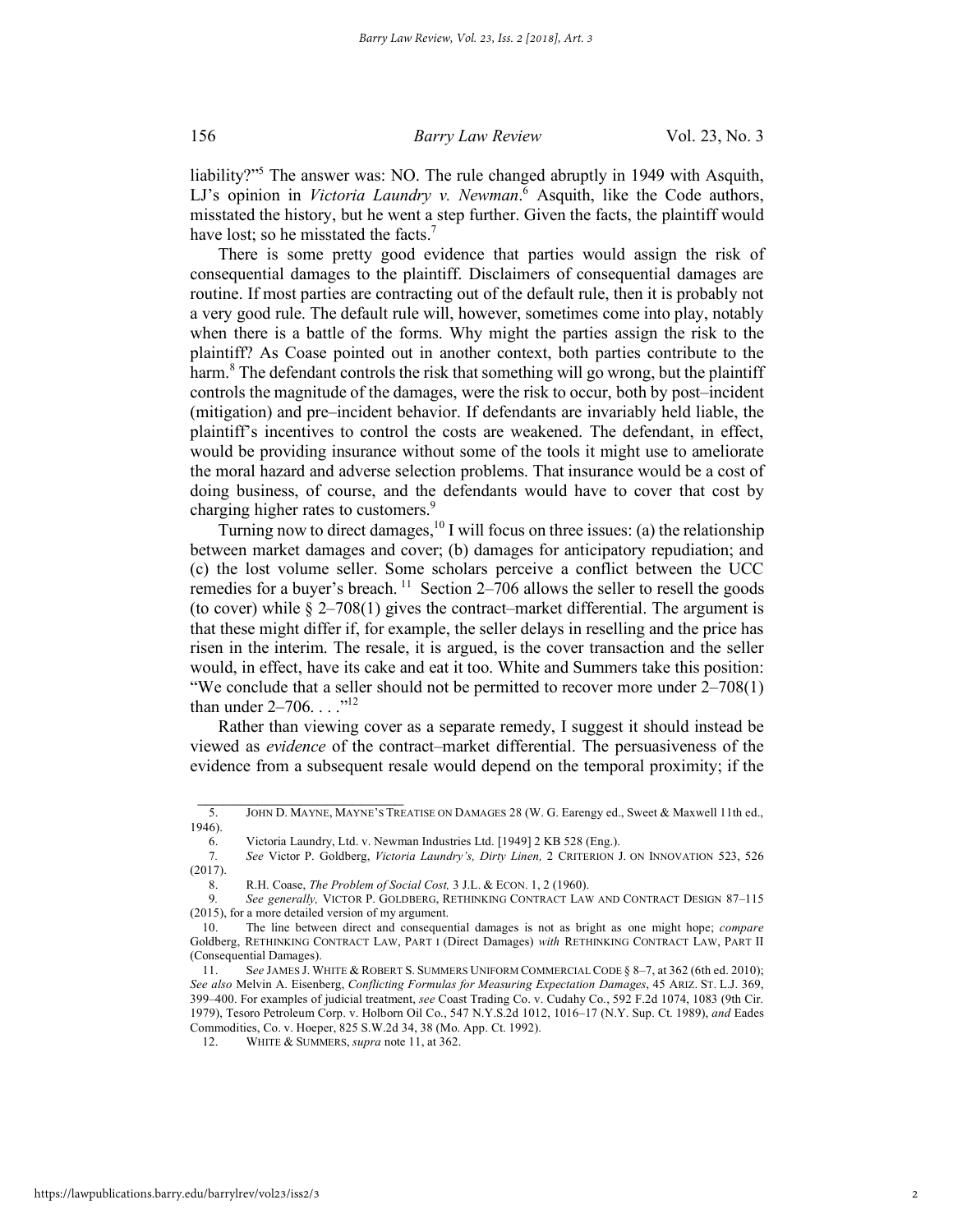seller were to resell promptly that would be good evidence of the market price. If the resale occurred three years later (as in *Peace River Seed Co*–*Operative, Ltd. v. Proseeds Marketing, Inc*. 13), it would be terrible evidence. Nonetheless, at least one scholar, following White and Summers, has argued that the higher price three years later was the cover price, and the measured damages should have been adjusted accordingly.<sup>14</sup>

Acceptance of the cover–as–evidence formulation avoids a problem that has bedeviled some courts: what if the aggrieved party had entered into numerous contracts following the breach? Which, if any, is the cover contract? *Cargill, Inc. v. Stafford*<sup>15</sup> is an extreme example of a court's confusion. The court was dealing with the question of the proper date for measuring damages following an anticipatory repudiation. The court concluded that the answer depended on whether the aggrieved party had a valid reason for not covering. Leave aside for the moment that this question made no sense. The court asserted: "The record contains scant, if any, evidence that Cargill covered the wheat."<sup>16</sup> And again: "The record does not show that Cargill covered or attempted to cover. Nothing in the record shows the continued availability or nonavailability of substitute wheat.<sup>"17</sup> And so the case was remanded to determine whether Cargill had a valid reason for failing to cover. Think about it. Cargill was (and still is) a major player in a thick market. It engages in numerous wheat transactions every day. It makes no sense to identify any particular trade as the cover contract. Of course there was no evidence of Cargill covering or not covering. Neither lawyer should have thought it necessary to mention Cargill's ongoing presence in the wheat market.

Well then, when should damages be measured if there is an anticipatory repudiation? Some courts and commentators distinguish between cases in which all performance would have been concluded before the decision and those in which some performance would have been due after the litigation had concluded. The Code  $(\S$  2–723) is specific for the latter case:

If an action based on anticipatory repudiation comes to trial before the time for performance with respect to some or all of the goods, any damages based on market price (Section 2–708 or Section 2– 713) shall be determined according to the price of such goods prevailing at the time when the aggrieved party learned of the repudiation.18

White and Summers reason that the Code's silence in the pre–litigation case meant that the opposite rule should apply—the rule would be the time performance

<sup>13.</sup> Peace River Seed Coop., Ltd. v. Proseeds Mktg., Inc. 322 P.3d 531, 533 (Or. 2014).

<sup>14</sup>*. See* Jennifer S. Martin, *Opportunistic Resales and the Uniform Commercial Code*, 2016 U. ILL. L. REV. 487, 525 (2016).

<sup>15</sup>*. See generally* Cargill, Inc. v. Stafford, 553 F.2d 1222 (10th Cir. 1977).

<sup>16.</sup> *Id.* at 1226.<br>17. *Id.* at 1227.

<sup>17</sup>*. Id.* at 1227.

<sup>18.</sup> U.C.C. § 2–723 (AM. LAW INST. & UNIF. LAW COMM'N 2017).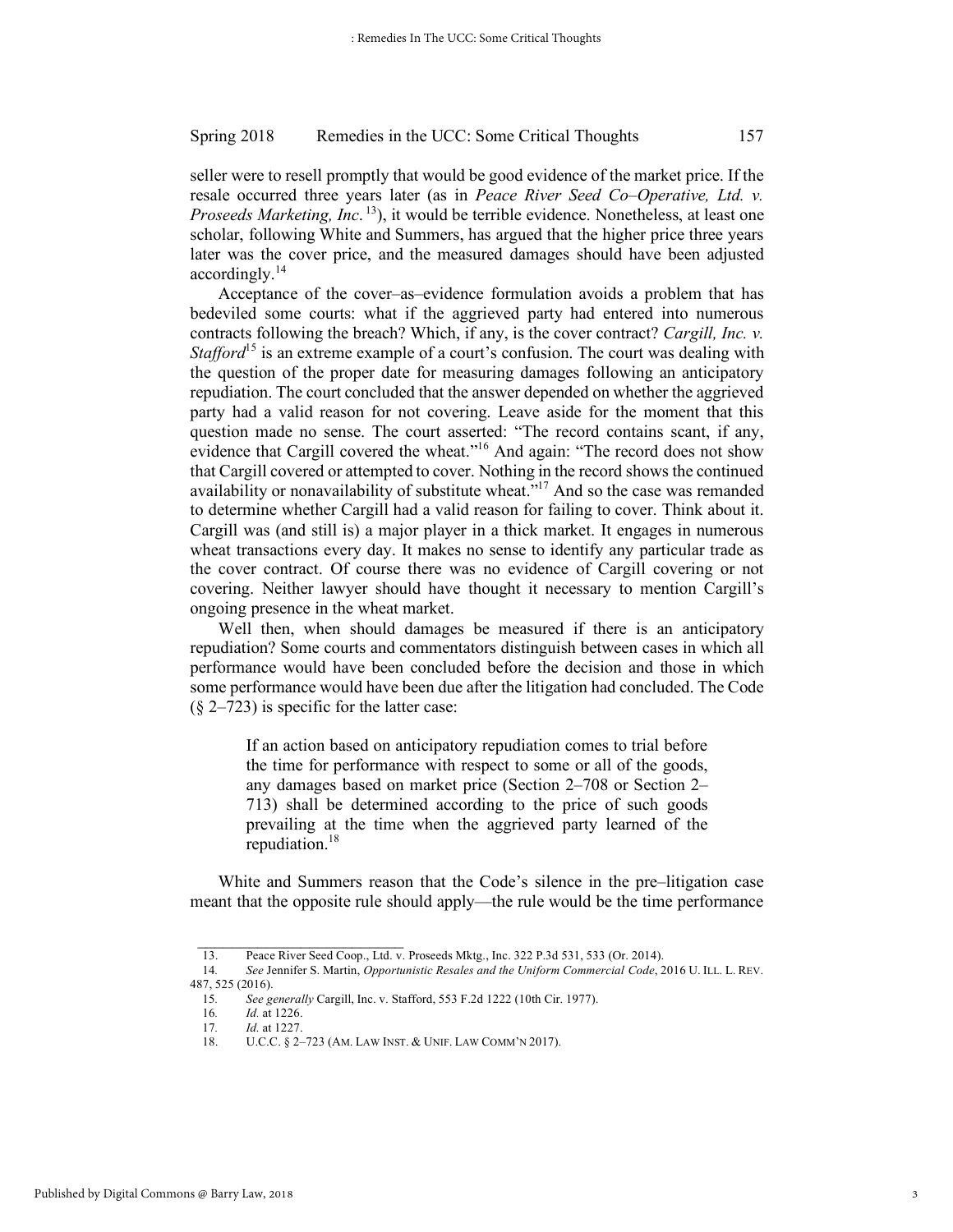was due. Thus, they claim, the date at which damages should be measured depends on whether or not all the performance was due before or after the court would render its decision.19

I prefer making the pre– and post–litigation rules the same to avoid the possibility that, in some instances, the parties might have the incentive to delay or accelerate the litigation. The choice, then, is between the price at the time at which the breach is accepted and the price at the time of performance. More precisely, that first choice is the forward price—the price at the time of the breach for goods to be delivered at the time of performance. The *expected value* of the price at the time of performance and the forward price at the time of the repudiation is the same. So, the choice should not matter too much as long as the rule is known beforehand.

The decisions go both ways. White and Summers enthusiastically endorse the opinion in *Hess Energy, Inc. v. Lightning Oil Co.,*<sup>20</sup> which measured damages at the time of performance:

In affirming Hess' jury verdict . . . the Fourth Circuit agrees with our interpretation and arguments . . . for the proposition that 2–713 measures the contract market difference at the time of delivery not at the time of repudiation in a repudiation case. Hurray for Judge Niemeyer.<sup>21</sup>

In *Cosden Oil & Chemical Co. v. Karl O. Helm Aktiengesellschaft*,<sup>22</sup> the court, after calling the problem "one of the most difficult interpretive problems of the Uniform Commercial Code,<sup>223</sup> chose the time at which the repudiation was accepted (or a reasonable time thereafter).

Thomas Jackson used *Oloffson v. Coomer*<sup>24</sup> in developing his argument for the time of repudiation.<sup>25</sup> A farmer (Coomer) promised in April to sell  $40,000$  bushels of corn to a grain dealer for delivery in October and December. However, in June

<sup>19</sup>*. See* WHITE & SUMMERS, *supra* note 11, at 325 n.8. That was the position taken by the Second Circuit in Trans World Metals, Inc. v. Southwire Co., 769 F.2d 902 (1985), in which the buyer repudiated a contract for the sale of 1,000 metric tons per month of aluminum:

We would accept Southwire's argument that the date Trans World learned of the repudiation would be the correct date on which to calculate the market price had this action been tried *before* the time for full performance under the contract. *See* N.Y.U.C.C. § 2–723(1) (market price at time aggrieved party learned of repudiation used to calculate damages in action for anticipatory repudiation that "comes to trial before time for performance with respect to some or all of the goods"). However, where damages are awarded *after* the time for full performance, as in this case, the calculation of damages under § 2–708(1) should reflect the actual market price at each successive date when tender was to have been made under the repudiated installment contract.

<sup>20.</sup> Hess Energy, Inc. v. Lightning Oil Co, 338 F.3d 357 (4th Cir. 2003).

<sup>21.</sup> WHITE & SUMMERS, *supra* note 16, § 7–7, at 325–26.

<sup>22.</sup> Cosden Oil & Chemical Co. v. Karl O. Helm Aktiengesellschaft, 736 F.2d 1064 (5th Cir. 1984).

*<sup>23.</sup> Id*. at 1066.

<sup>24</sup>*. See generally* Oloffson v. Coomer, 296, N.E.2d 871 (Ill. App. Ct. 1973).

<sup>25</sup>*. See* Thomas H. Jackson, *"Anticipatory Repudiation" And The Temporal Element Of Contract Law: An Economic Inquiry Into Contract Damages In Cases Of Prospective Nonperformance,* 31 STAN. L. REV. 69, 81–94 (1978).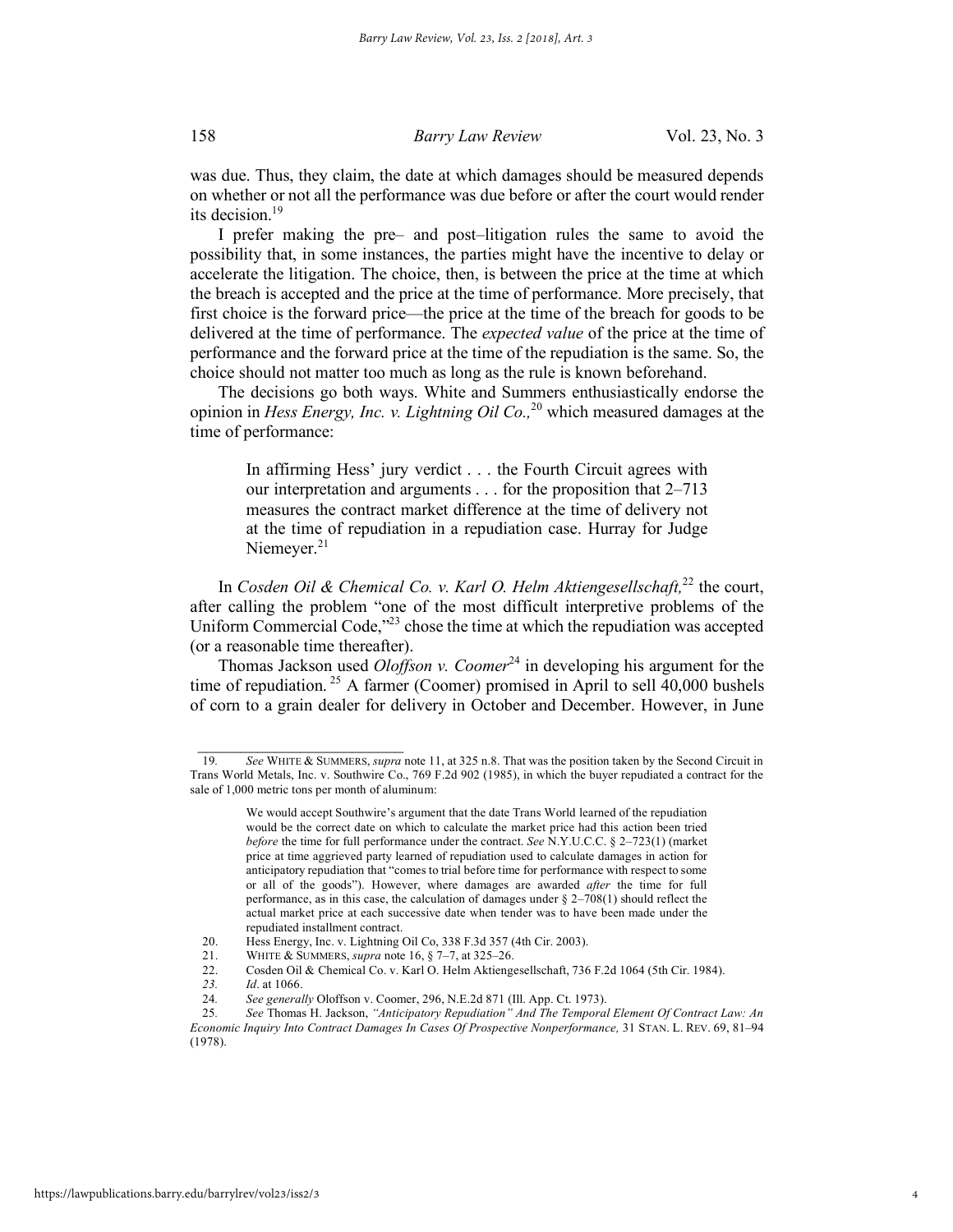Coomer informed Oloffson that, because the season had been too wet, he would not be planting any corn. The contract price was about \$1.12, and the price for future delivery at that time was \$1.16. The market price rose substantially in the months after the repudiation. Oloffson ultimately purchased corn at much higher prices after the delivery dates had passed (\$1.35 and \$1.49) and argued that his damages should be based on those prices. The court held that, given the nature of the market, a commercially reasonable time to await performance was less than a day and used the forward price at the time of repudiation  $(\$1.16)$  when calculating damages.<sup>26</sup> Professor Jackson asserted that "contract law presumptively should adopt a general rule that an aggrieved buyer should cover at the forward price as of the date of the repudiation."27

While this is essentially the same position I have taken, *Oloffson* does raise one issue. The court noted that Oloffson had argued that he had "adhered to a usage of trade that permitted his customers to cancel the contract for a future delivery of grain by making known to him a desire to cancel and paying to him the difference between the contract and market price on the day of cancellation."28 At first, this seems an odd point for Oloffson to make. Why should he care about the difference between the spot and forward price? His argument was that because Coomer had failed to give notice, Coomer could not take advantage of the usage and that damages should be measured by the price at the dates of performance (\$1.35 and \$1.49). That's a non sequitur—why jump to this default rule? Regardless, the court rejected this argument because, it claimed, Coomer did not know of the alleged usage, and good faith required that Oloffson inform him of that usage. Absent the usage, the court then opted for the forward price at the time of the repudiation. Remarkably, White and Summers get this completely wrong. They reluctantly concede that "[t]he outcome of the case can be defended only on the ground that the contract was implicitly modified by the trade usage that prevailed in the corn market. . . ."29 But, the court r*ejected* the trade usage (spot price) and chose instead the forward price. The White and Summers preferred rule, price at the time of performance, wasn't even in the running.

To call this a trade usage is an understatement. It was the rule of the National Grain and Feed Dealers Association (NGFDA): "cancel the defaulted portion of the contract at fair market value based on the close of the market the next business day."30 So, it appears that the standard rule in the grain trade is to use the *spot* price, not the *forward* price. In this instance, the difference between the spot and forward price is unimportant. For a storable commodity (wheat or corn), the spot price plus the expected costs of storage is a good approximation of the forward price.

<sup>26</sup>*. Oloffson*, 296 N.E.2d at 874. ("Since Coomer's statement to Oloffson on June 3, 1970, was unequivocal and since 'cover' easily and immediately was available to Oloffson in the well–organized and easily accessible market for purchases of grain to be delivered in the future, it would be unreasonable for Oloffson on June 3, 1970, to have awaited Coomer's performance….").

<sup>27.</sup> Jackson, *supra* note 25, at 94.

<sup>28</sup>*. Oloffson*, 296 N.E.2d at 875.

<sup>29.</sup> WHITE & SUMMERS, *supra* note 11, § 6.3<br>30. NGEA Grain Trade Rules 28(A)(3)

NGFA Grain Trade Rules, 28(A)(3).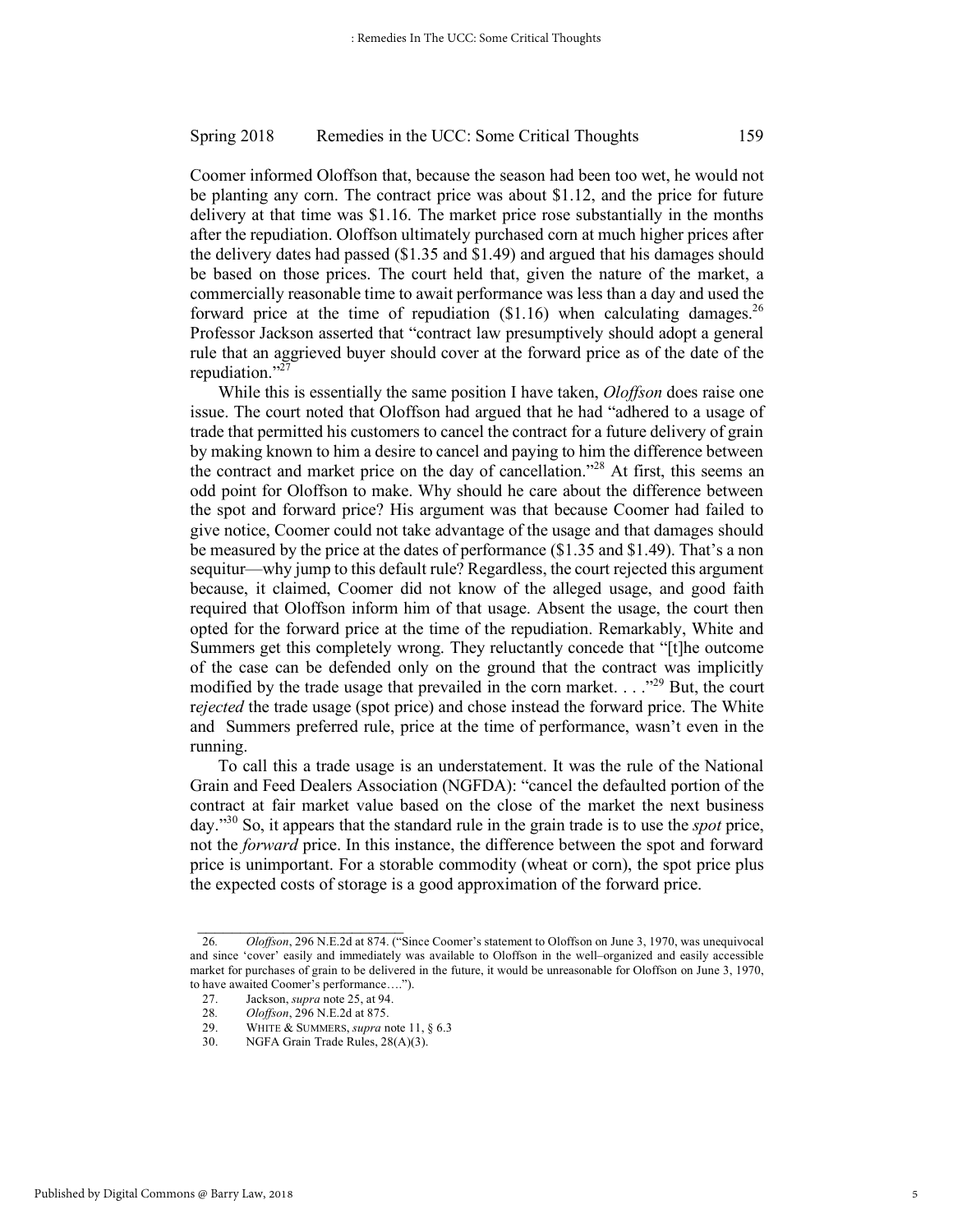While  $\frac{1}{2}$  2–723 is the Code's response to multi–year contracts, it is not particularly helpful. White and Summers recognize that "long–term contracts for the sale of commodities such as oil, gas, coal, nuclear fuel and the like do not have fixed quantities for remote time periods."<sup>31</sup> What to do? "We think a court should be generous in listening to an aggrieved party's expert testimony about projections."32 That does not give us much to go on.

Suppose that a buyer were to repudiate a twenty–year contract in year three. The agreement could have all sorts of bells and whistles. The contract could include a price adjustment mechanism (perhaps an index), or a gross inequity (or hardship) clause that would allow a disgruntled party to appeal to an arbitrator or court to reset the price. The contract might have a mechanism that would allow one of the parties to terminate the agreement under certain circumstances. Quantity need not be fixed. It could be determined by the buyer (requirements contract) or seller (output contract). The contract might include a take–or–pay or minimum quantity clause, and that might be modified with a makeup clause. Section 2–723 instructs the court to base damages on the "market price" at the date that the aggrieved party "learn[s] of the repudiation." What is that price?

White and Summers suggest that the price at the time of the repudiation should be used for the remaining 17 years<sup>33</sup> and some courts—the Tenth Circuit in *Manchester Pipeline Corp. v. Peoples Natural Gas Co*. <sup>34</sup> and the Oklahoma Supreme Court in *Roye Realty & Developing, Inc. v. Arkla, Inc.*35—have taken the same position. But even if we accept the notion that the price would be constant for the entire period, it still does not take into account the many non–price aspects of the contract. The decisions tend to focus on the price of the product—the difference between the contract and market price. The relevant concern should be the change in the value of the contract at the time of the repudiation. I am not claiming that ascertaining that will be easy to do. But I am claiming that this is the appropriate conceptual framework. Dueling experts would undoubtedly disagree on future prices and quantities, and on the seller's ability to mitigate by finding alternative buyers, as well as other aspects of the contract. Nonetheless, their concern would be the value of the contract, not just the price term.<sup>36</sup>

The take–or–pay contract is one type of long–term contract that has caused some confusion. In a take–or–pay, the buyer promises that it will pay the contract price for a certain quantity whether or not it actually takes anything. Suppose a 20–year contract that sets the take at 1,000 tons per year. In the first year, the buyer takes only 400 tons. What damages? While this is sometimes characterized as a breach by the

<sup>31.</sup> WHITE & SUMMERS, *supra* note 11, § 7–8.

<sup>32</sup>*.* WHITE & SUMMERS, *supra* note 11, § 7–8.

<sup>33.</sup> WHITE & SUMMERS, *supra* note 11, at 334 (qualifying this by accepting any price information that would become available in the period between repudiation and trial).

<sup>34.</sup> Manchester Pipeline Corp. v. Peoples Nat. Gas. Co., a Div. of Internorth, 862 F.2d 1439, 1448 (10th Cir. 1988).

<sup>35.</sup> Roye Realty & Developing, Inc. v. Arkla, Inc., 863 P.2d 1150 (Okla. 1993).

<sup>36.</sup> For an example of how much the expert valuations might diverge, *see* Tractebel Energy Marketing, Inc. v. AEP Power Marketing, Inc., 487 F.3d 89, 108 (2d. Cir. 2007) (plaintiff's expert concluding that the damages exceeded \$500 million; defendant's expert concluding that damages were zero).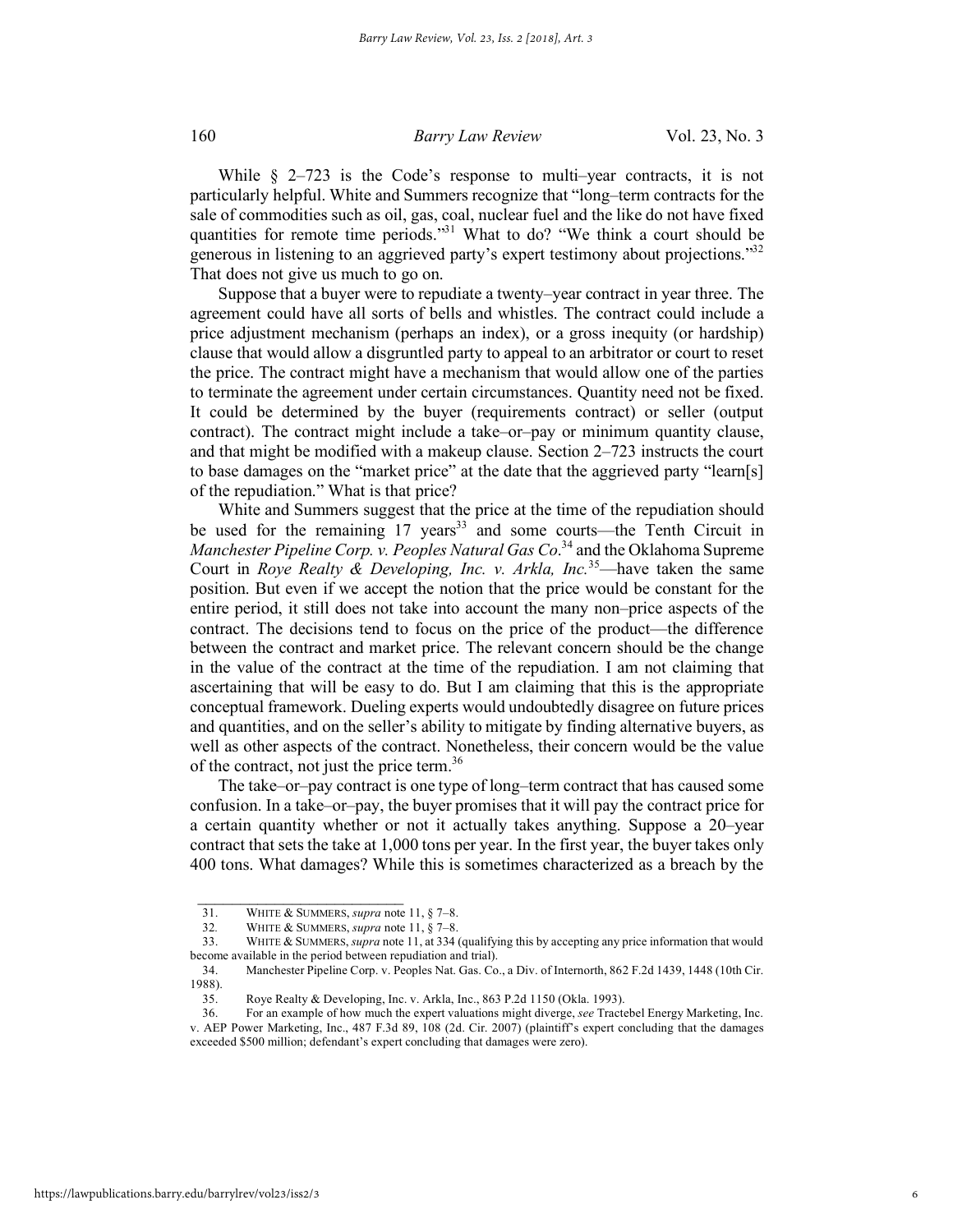buyer, it isn't. The buyer would simply owe the contract price multiplied by the 600– ton shortfall. The only breach would be the buyer's refusal to pay. What if the market collapsed and the buyer then repudiated the contract? The seller, which previously had to remain ready to perform for the ensuing 19 years would now be released from its obligation. It could mitigate by selling to others or (if continued production were not worthwhile) by ceasing to produce. The damages would be the difference between the future revenues had the contract been performed and the future revenues given the new market reality.<sup>37</sup>

My final concern is the so-called lost volume seller.<sup>38</sup> The basic issue in the lost volume cases is that if the buyer cancels an order (breaches), and the seller "mitigates" by selling the unit at the same price to another buyer, an award of the contract–market differential would result in zero damages. However, so goes the story, if the second buyer would have bought a unit from the seller anyway, the seller would have had two sales, not one. The seller would have lost the "profit" on the sale that got away. Making the seller whole would require that it be compensated for the profit it would have made, but for the breach.<sup>39</sup> That seems plausible. For White and Summers that remedy is "the recovery which all right–minded people would agree the lost volume seller should have."<sup>40</sup>

Nonetheless, I claim, all those "right–minded people" are wrong. By cancelling the order, the buyer, in effect, would be invoking an implied termination clause. The remedy would be the price the buyer would have to pay for termination (cancellation) if the contract were otherwise silent.<sup>41</sup> When framed this way, it becomes clear that the lost profits remedy misprices the buyer's option. I am not proposing a test in which we compare the proposed remedy to some idealized alternative (like efficiency). The standard I am applying is more forgiving—is the contract imposed by the court absurd? The lost profit remedy, I will argue, fails that test. When the parties have not set an explicit option price (perhaps as a nonrefundable deposit) and market conditions have not changed, the appropriate default rule should be zero damages.

While § 2–708(2) was meant to deal only with the exceptional case in which the normal remedies ( $\S 2-706$  and  $\S 2-708(1)$ ) proved inadequate, some scholars have argued that it is, or should be, the dominant remedy. Childres and Burgess, for example, claimed:

 $\frac{1}{2}$  ,  $\frac{1}{2}$  ,  $\frac{1}{2}$  ,  $\frac{1}{2}$  ,  $\frac{1}{2}$  ,  $\frac{1}{2}$  ,  $\frac{1}{2}$  ,  $\frac{1}{2}$  ,  $\frac{1}{2}$  ,  $\frac{1}{2}$  ,  $\frac{1}{2}$  ,  $\frac{1}{2}$  ,  $\frac{1}{2}$  ,  $\frac{1}{2}$  ,  $\frac{1}{2}$  ,  $\frac{1}{2}$  ,  $\frac{1}{2}$  ,  $\frac{1}{2}$  ,  $\frac{1$ 

<sup>37.</sup> "Take–or–pay" and "minimum quantity" contracts are basically the same. So, for example, in the casebook favorite, Lake River v. Carborundum*,* 769 F.2d 1284 (7th Cir. 1985), the shortfall at the end of the three– year period would not have been a breach, but the buyer's failure to pay would have been. Damages would have been the price multiplied by the shortfall. In Judge Posner's hypothetical in which he had the buyer repudiate the contract on the first day, damages would have not been the price times the quantity. Lake River would have been freed of its obligation to provide bagging services to Carborundum; its resources could instead be used for other purposes, mitigating the damages. For more on this, *see generally* Victor P. Goldberg, *Reckoning Contract Damages: Valuation Of The Contract As An Asset*, 75 WASH. & LEE L. Rev. 301 (2018).

<sup>38</sup>*. See* Victor P. Goldberg, *Lost Volume Seller, R.I.P.,* (COLUM. L. & ECON., Working Paper No. 562, 2017).

U.C.C. § 2-708(2) (AM. LAW INST. & UNIF. LAW COMM'N 2017).

<sup>40.</sup> WHITE & SUMMERS, *supra* note 11, § 8–13.<br>41 For a similar aroument *see generally* Rober

<sup>41.</sup> For a similar argument, *see generally* Robert E. Scott & George G. Triantis, *Embedded Options and the Case Against Compensation in Contract Law*, 104 COLUM. L. REV. 1428 (2004).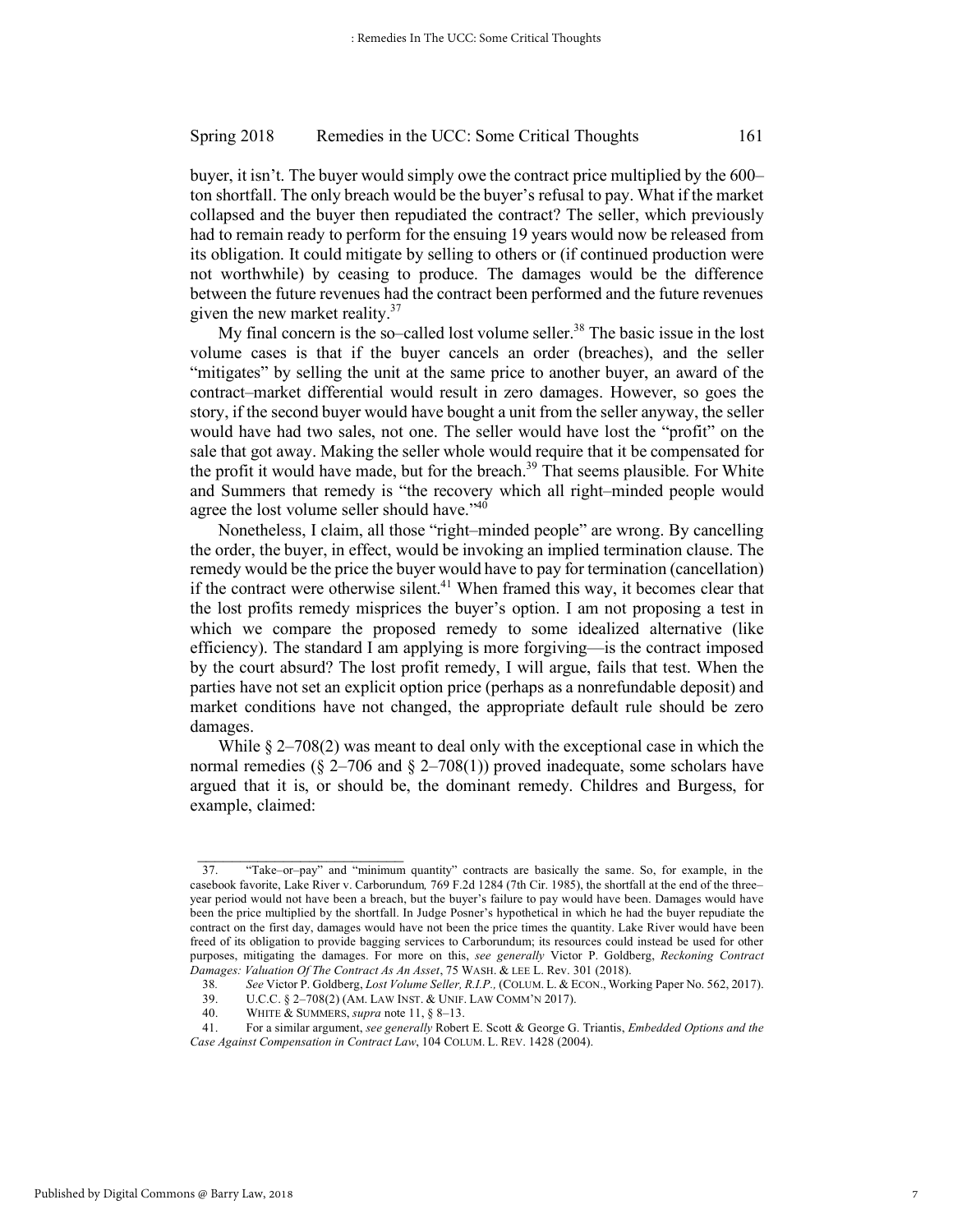[T]he lost-profit rule of  $2-708(2)$  is no rule of last resort for the few cases that fail to fit the specific rules. It is the dominant damages rule or principle. . . . We think it probable that in the American economy of today and the foreseeable future, the overwhelming proportion of sales contracts should produce the 2–708(2) situation if repudiated by the buyer. $42$ 

Fortunately, that has not come to pass, but  $\S$  2–708(2) is still capable of real mischief.

The simple point is this: buyers would often be willing to pay a price for the option to terminate (or cancel), but that price bears no resemblance to the implicit option price of the lost profit remedy. Parties can price the option with nonrefundable deposits, progress payments, and other devices. Sadly, the law, with its skepticism regarding liquidated damages (and that unfortunate  $\S$  2–718(2) referred to in my opening paragraph) can sometimes get in the way.

Suppose a consumer orders a large consumer durable—a car, boat, or mobile home—and before delivery it cancels the order (breaches the contract).<sup>43</sup> Manufacturers pay retailers indirectly for retailing services; that price is the average price of retailing services the difference between the wholesale and retail price (the gross margin). If a car dealer had no difficulty getting additional units, the lost volume remedy would be the gross margin.<sup>44</sup> If lost profits were the remedy, the contract in effect says that the buyer promised to pay the gross margin (unknown to the buyer but probably around 10% of the contract price) for the option to buy the car for 90% of the sale price.

If, however, the dealer could not get more units (perhaps because it was a "hot" car that the manufacturer had on allocation), then there would not be any lost volume, and the seller would be restricted to the contract–market price differential—which would be zero. In effect, the lost volume profit rule sets the option price at the gross margin in normal times, but as the market gets tighter (as the dealer's chances of obtaining an additional car from the manufacturer diminish) the lost volume measure (option price) falls. There is no good economic reason for such a result. Indeed, it is perverse. Other things equal, the tighter the market, the greater the option price should be. The lost volume remedy sets the option price high when the market is slack and low when it is tight, the opposite of what a rational dealer would do.

 $\frac{1}{2}$  ,  $\frac{1}{2}$  ,  $\frac{1}{2}$  ,  $\frac{1}{2}$  ,  $\frac{1}{2}$  ,  $\frac{1}{2}$  ,  $\frac{1}{2}$  ,  $\frac{1}{2}$  ,  $\frac{1}{2}$  ,  $\frac{1}{2}$  ,  $\frac{1}{2}$  ,  $\frac{1}{2}$  ,  $\frac{1}{2}$  ,  $\frac{1}{2}$  ,  $\frac{1}{2}$  ,  $\frac{1}{2}$  ,  $\frac{1}{2}$  ,  $\frac{1}{2}$  ,  $\frac{1$ 42. Robert Childres & Robert K. Burgess*, Seller's Remedies: The Primacy of UCC 2-708(2)*, 48 N.Y.U. L. Rev. 833, 881–82 (1973); *see also* John A. Sebert, Jr., *Remedies Under Article Two of the Uniform Commercial Code: An Agenda for Review*, 130 U. PA. L. REV. 360, 366 (1981) ("Although this profit plus overhead recovery may have been seen by the Code's drafters as a provision that would apply only infrequently, it is now recognized that, at least in theory, this will be the appropriate measure of damages in a substantial majority of cases involving merchant sellers.") *and* Roy Ryden Anderson*, Damages For Sellers Under The Code's Profit Formula*, 40 SW. L.J. 1021, 1063. ("Under the Code's scheme the profit formula of section 2–708(2) is truly the dominant damage remedy for aggrieved sellers who suffer a breach prior to the time that the buyer accepts the goods. The formula applies to most commercial sellers because such sellers are usually left in a lost volume situation by a buyer's breach.").

<sup>43</sup>*. See, e.g.,* Neri v. Retail Marine Corp., 285 N.E.2d 311 (1972) Many contracts casebooks include it to illustrate the lost volume seller problem.

<sup>44</sup>*. See* U.C.C. § 2–708, cmt. 2, (AM. LAW INST. & UNIF. LAW COMM'N 2017).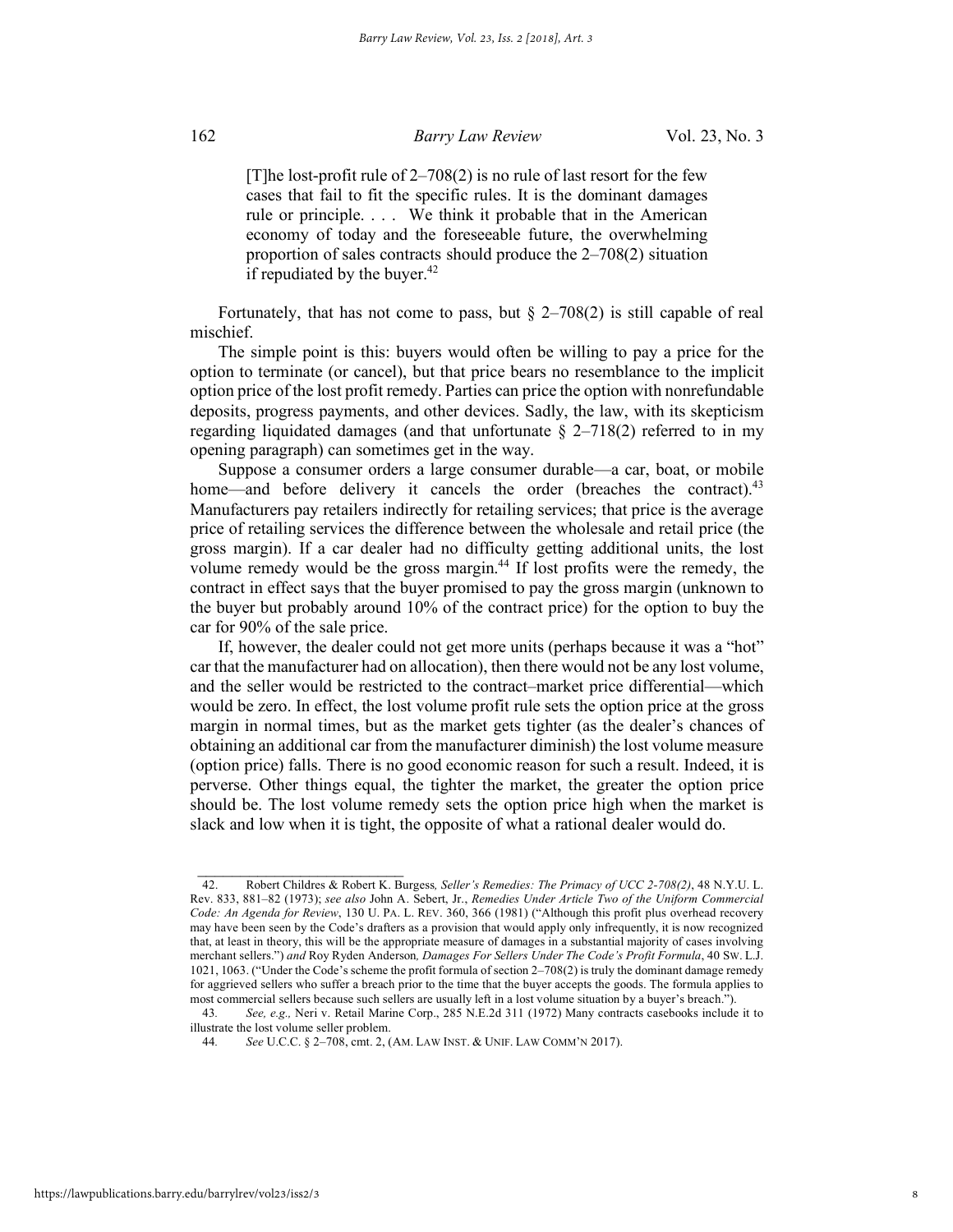The intuitive appeal of the lost volume remedy in the retail context is that the gross margin is a rough approximation of the average price of retailing services. That intuition does not carry over to the manufacturer context. There, the loss would be the difference between the contract price and the seller's "but–for" costs. So, if, a seller were in an R&D intensive industry, the "lost profits" could be a very large fraction of the contract price. For example in *Teradyne, Inc. v. Teledyne Industries, Inc.*, <sup>45</sup> the contract price was about \$98,000 for a product with a substantial R&D component. All the parties, including the court, presumed that the lost volume remedy was appropriate and their only issue was whether some labor costs should be treated as fixed or variable. The variable costs were about \$22,000. Thus, the contract that the court created said in effect that the buyer was willing to pay \$76,000 for the option to buy the goods for \$22,000. No one asked the simple question: why on earth would it do something that stupid? Are there any circumstances in which a buyer would be willing to enter into such an arrangement? Yes, some. If the seller relied on this particular buyer (say in a long–term coal contract) or if the item were highly customized with little market value if the buyer were to cancel, a high cancellation fee (option price) would be plausible. Of course, in neither of these cases would the seller expect to be able to sell to this buyer and another. The seller would not be a lost volume seller. Once we make the contract structure explicit—an option price that was over 70% of the contract price—it is clear that no "right– minded person" would have voluntarily entered into such a contract.

Ironically, courts and commentators that claim to be troubled by the possible punitive aspects of a liquidated damages clause would routinely apply § 2–708(2), notwithstanding the fact that the lost profits remedy is often more punitive. Two cases will illustrate this point. In *R.E. Davis Chemical Corp. v. Diasonics, Inc.,*<sup>46</sup> the buyer cancelled an order for an MRI machine. There was a non–refundable deposit of \$300,000.<sup>47</sup> The buyer sued for the return of the deposit, and Diasonics counterclaimed for its lost profits. The court granted the return of the deposit (citing  $\S$  2–718(2)(b)) but held that Diasonics could be a lost volume seller. The court remanded to determine whether Diasonics could have produced the second unit profitably; on remand it found that Diasonics could and that the lost volume damages were in excess of \$450,000. For my purposes, the significant point is that the court was comfortable with the notion that the \$300,000 down payment would be an unenforceable penalty, but a \$450,000 lost profits award would not be.

Even more bizarre was *Rodriguez v. Learjet.*<sup>48</sup> Learjet sold an airplane for future delivery with the contract calling for a series of progress payments when certain milestones were reached. The buyer made the first payment of \$250,000, canceled the order shortly thereafter, and then asked for the return of the payment. The payment was, it asserted, a penalty. Lear subsequently sold the jet to another customer for a "profit" of \$1,887,464. Here is where it gets weird. To show that the liquidated damages were not unreasonable, Learjet argued that it was a lost volume

<sup>45.</sup> Teradyne, Inc. v. Teledyne Indus., Inc., 676 F.2d 865 (1st Cir. 1982).

<sup>46.</sup> R.E. Davis Chemical Corp. v. Diasonics, Inc., 826 F.2d 678 (7th Cir. 1987).

<sup>47</sup>*. Id.* (ignoring the fact that the deposit was non–refundable. The full payment terms are in the contract, a copy of which is available from the author).

<sup>48.</sup> Rodriguez v, Learjet, Inc., 946 P.2d 1010 (Kan. Ct. App. 1997).